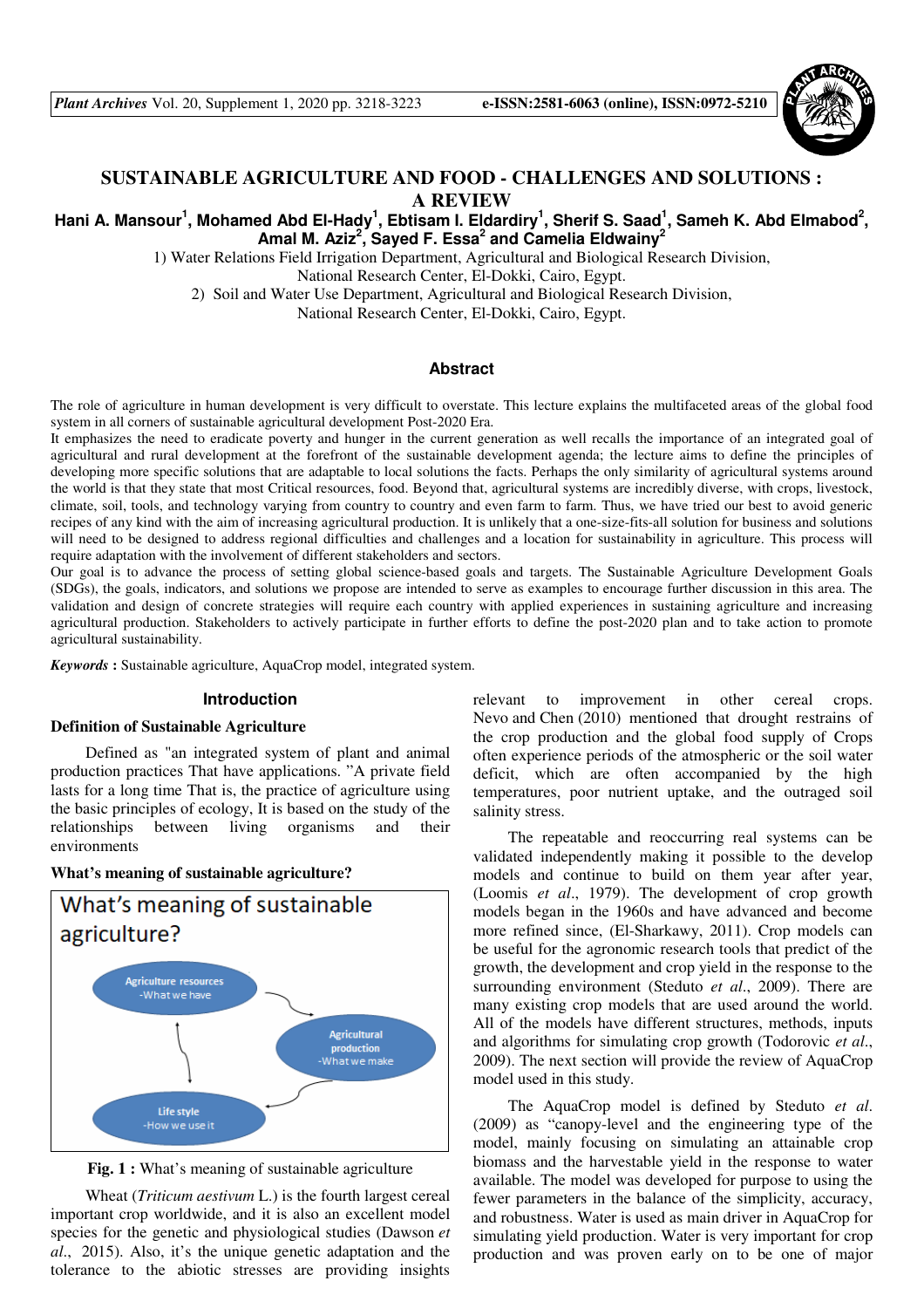limiting factors in crop growth (De Wit and Van Keulen, 1987).

The study of Abdel-Mumin and Bakry (2009) concluded that the food gap can be bridged in light of the rationalization of water use, in accordance with the resulting savings of water that can be achieved by optimal use of water, and through following developed methods of irrigation and water measures carefully calculated, where it is possible to expand the cultivation of important strategic crops . With regard to self-sufficiency in wheat, and assuming that the productivity of an acre of wheat is about 2.7 tons / per acre, and that the water metric per acre is about 1900 m 3, thus the area required to increase its cultivation with wheat to achieve self-sufficiency for the population during the beginning of the period to 2009 becomes about 1582 Thousand acres, its water needs are estimated at about 3.1 billion m 3, but as for the maize crop, the productivity of acres of maize is about 2.8 tons / acre, and the water metric per acre is about 3500 m 3 and thus the area that requires more cultivation of the maize to achieve Self-sufficiency is about 964 thousand f Dan, its water needs are estimated at about 3.4 billion m 3. In order to achieve self-sufficiency of municipal beans, it requires that the productivity of an acre is about 1.82 tons, and the water metric for acres is about 1400 m3, and thus the cultivated area required to increase is about 110 thousand acres, whose water needs are estimated at about 0.2 billion m3. In order to achieve self-sufficiency in edible oil, soybean and sunflower crops should be expanded, with an acre productivity of approximately 1.5, 0.9 tons, respectively, and that the water metric per acre of both is about 3.29, 2.62 thousand cubic meters. Accordingly, and considering that the average oil recovery rate is about 60% of the crop, the cultivated area required to be increased from soybean and sunflower crops amounts to about 485, 964 thousand acres, respectively, its water needs are estimated at about 1.6, 2.17 billion meters. Cube, respectively.

A Bayoumi study () showed that following the developed field irrigation systems, there is justice in the distribution of water at the beginnings and ends of canals and irrigators, especially at the level of fields located at the end of the irrigation source, indicating the importance of development in raising the acre productive efficiency of the areas located at the end of the irrigation source, and the amount of revenue On the irrigation water unit in pounds per m3 per acre, this is in addition to the lower acre costs after development compared to its counterpart before development. On the other hand, the study reached a set of recommendations, the most important of which is to expand the implementation of irrigation development in old lands to increase crop productivity and return to my unit Water and land. And conducting an economic evaluation before and after the development of the implementation areas through a timetable to assess the extent to which the objectives are achieved according to the indicators set.

Crops use the water to carry the minerals, the sucrose and the hormones through the plant. Water is also very critical factor in the chemical reaction of photosynthesis (Sheaffer and Moncada, 2008). Water-limiting conditions will result in the lower yields at the end of the season, so it is an important factor for crop modelling. These previous studies according to Mansour *et al*., (2019 a,b,c,d,e) Mansour and Aljughaiman (2012) and Tayel *et al*. (2012 a; b), Mansour *et al*., (2015a, b, c; d), Tayel *et al*., (2016), Pibars

and Mansour, (2015), Pibars and Mansour (2016), and Mansour *et al*., (2014).

Areas of Sustainable Development :

Sustainable development improves the living conditions of all people, excessive use of natural resources beyond the capacity of the planet Endurance.

-Several key areas of sustainable development include:

- 1. Economic growth,
- 2. Conservation of natural resources and the environment,
- 3. Promote and promote sustainable agriculture,
- 4. Achieving social development through improving the standard of living of the population of rural people,
- 5. Ending hunger: There are still about 850 million people around the world are hungry yet.

There are still about 850 million people around the world are hungry yet,

6. Food security, Reduce the level of malnutrition.

## **The most important challenges facing sustainable agricultural development**

#### **1-Poverty eradication:**

By encouraging production and consumption patterns Balanced, without over-reliance and depletion of natural resources, especially in rural areas, which constitute the majority of the world's poor and agricultural-dependent areas.

#### **2- Severe weather changes (Climate Changes):**

Some areas are ravaged by severe leprosy and others in the world Heavy torrential rains and devastating floods in areas exposed to rain other.

#### **Sustainable Agriculture (SA) Goals:**

- To meet the humanitarian needs of food and clothing (his mean no poverty with SA),
- Improving the quality of the environment and the natural resource base on which it depends on the agricultural economy.
- Optimizing the use of non-renewable energy and existing resources In the fields and integration of biocontrol methods and courses Natural biology whenever possible.
- Maintaining the viability of the farm economy.
- Improving the quality of life of farmers and society as a whole

The " El-Tamabdaoui" study showed that the methods of developing water resources in Egypt to provide the necessary water for horizontal expansion estimated at 8,3 million acres, represented in changing rice irrigation shifts from 4 days of work, 4 days of unemployment to 4 days of work and 6 days of unemployment after the end of Seedling season, to save about 1.5 billion m 3 annually, as well as expanding the cultivation of early varieties of rice, thus saving 15% of irrigation water, which is estimated at about 1.1 billion m 3 annually, instructing farmers to plant on terraces from feather for the cotton and maize crop To provide about one billion cubic meters annually, in addition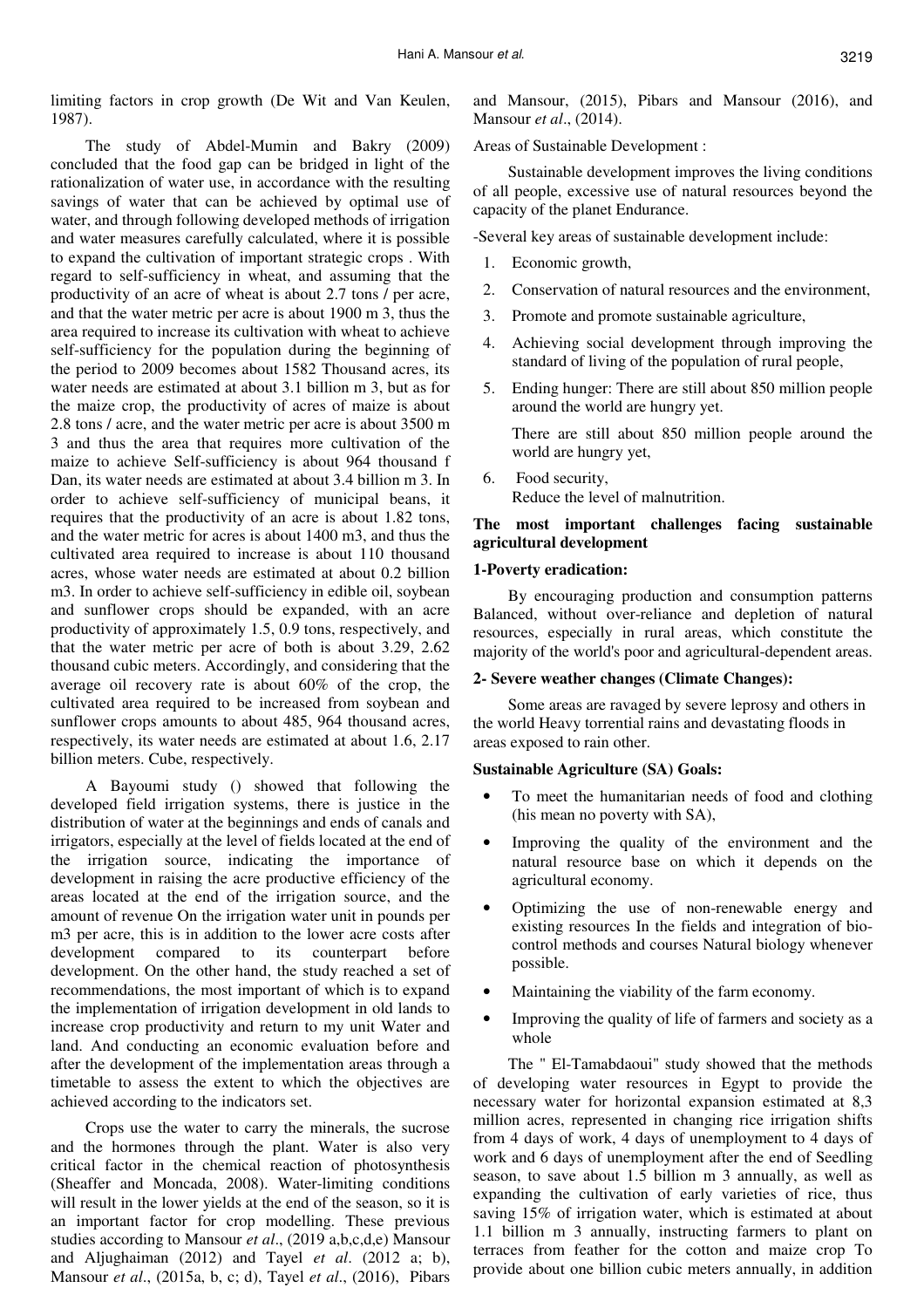to the possibility of using about 8 billion cubic meters of water The agricultural shelf is estimated annually at about 14 billion m 3, in addition to using about 4 billion m 3 of ground water annually, as well as developing irrigation in the lands of the valley and the delta, which can lead to providing about one billion cubic meters of water annually, and work to increase seawater desalination, provided that The provision of water is directed to benefit from this in reclaiming new lands, especially in growing crops necessary to achieve Egyptian food security, Mansour, *et al*. (2019 a,b,c,d,e) Mansour and Aljughaiman (2012) and Tayel *et al*. (2012 a;

b), Mansour *et al*. (2015a, b, c; d), Tayel *et al*. (2016), Pibars and Mansour, (2015), Pibars and Mansour (2016) and Mansour *et al*. (2014).

## **Impact of climate changes on the strategic crops**

#### **Reduce carbon emissions:**

It is planned to reach carbon emissions in 2030 from the agricultural process accounts for only about 7.5% of global emissions the different processes that lead to adaptation of the agricultural process to climatic conditions existing

# **IMPACTS OF CLIMATE CHANGE**

By 2030, nine out of 10 of the major crops will experience reduced or stagnant growth rates, while average prices will increase dramatically as a result, at least in part, due to climate change.



**Fig. 2 :** Impact of climate change on some strategic crops

## **Region's comparison**

**Table 1 :** Regions likely to suffer moderate (M) and high (H) costs in the Business-As-Usual scenario of unsustainable agricultural development.

|                               | <b>North</b><br>America | Latin<br>America<br>&<br>Caribbean | Europe   | Middle<br>East &<br>North<br>Africa | Sub-<br>Saharan<br>Africa | South &<br>Central<br>Asia | Southeast<br>Asia &<br>Pacific | <b>East Asia</b> |
|-------------------------------|-------------------------|------------------------------------|----------|-------------------------------------|---------------------------|----------------------------|--------------------------------|------------------|
| Food<br>insecurity            |                         |                                    |          | н                                   | н                         | н                          | M                              | M                |
| Malnutrition                  |                         |                                    |          |                                     | н                         | н                          | M                              | M                |
| Obesity,<br>health            | H                       | H                                  | H        | H                                   |                           | M                          | M                              | M                |
| Poverty                       |                         |                                    |          | M                                   | н                         | н                          | M                              | M                |
| Poor rural<br>infrastructure  |                         | M                                  |          | M                                   | н                         | н                          | M                              | M                |
| Conversion of<br>natural land |                         | H                                  |          |                                     | H                         | M                          | M                              | M                |
| Soil and land<br>degradation  |                         |                                    |          | M                                   | H                         | H                          | M                              | H                |
| Water<br>shortage             | M                       |                                    |          | н                                   | н                         | н                          | M                              | M                |
| Water and air<br>pollution    | M                       |                                    | M        | M                                   |                           | н                          | H                              | н                |
| <b>Biodiversity</b><br>loss   | M                       | H                                  | <b>M</b> | M                                   | M                         | M                          | H                              | н                |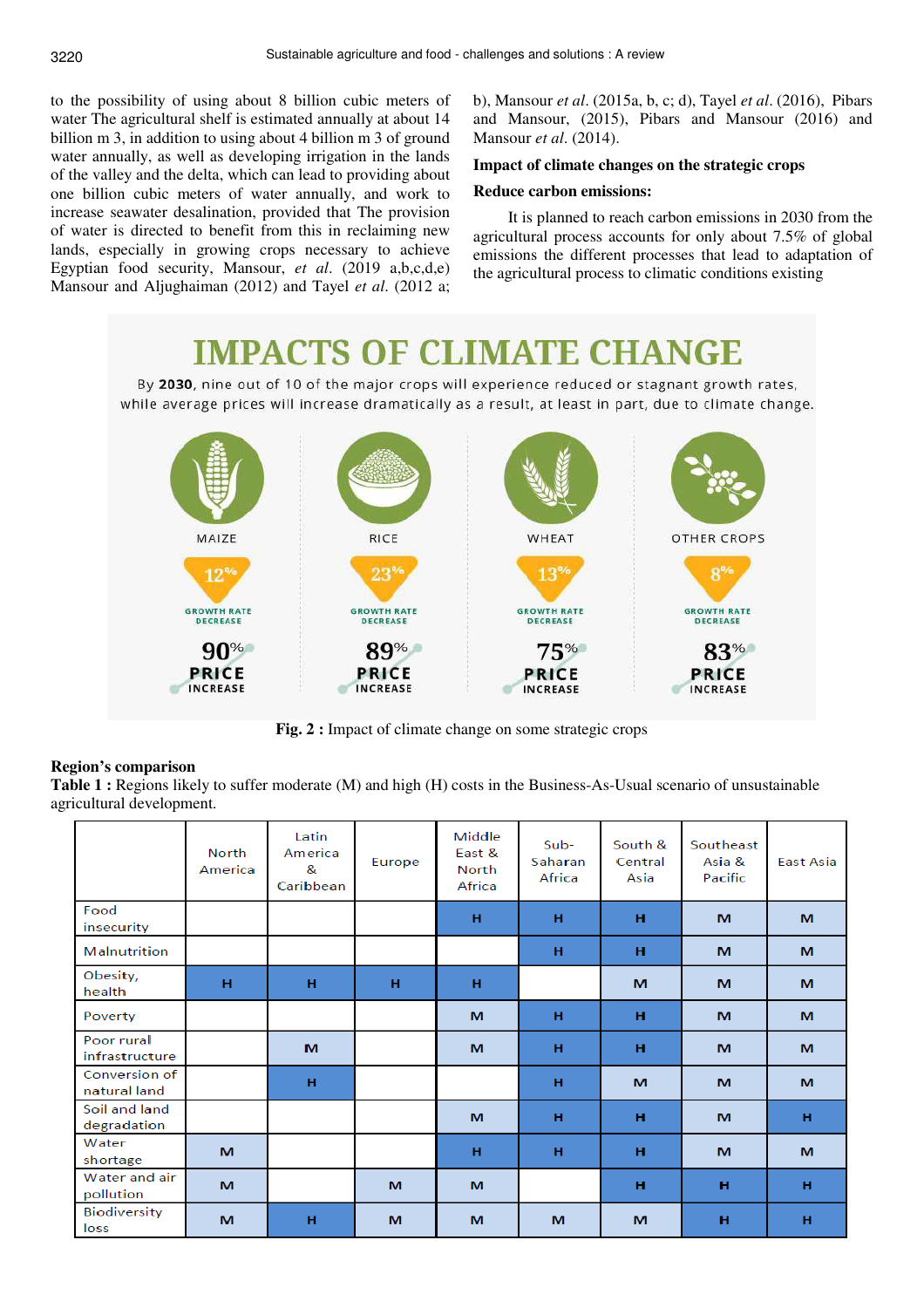## **Sustainable agricultural and food security**



**Fig. 3 :** Enhancing system productivity and value is the entry point for enabling farmers to enter a virtuous circle of sustainable agricultural production and livelihood. Source: Modified from IRRI90.

## **Solutions for challenges of Sustainable Agricultural Solutions:**

- 1. Promote sustainable agriculture.
- 2. Eradicate hunger and provide food security and good nutrition.
- 3. Take urgent action to address climate change and its impacts.
- 4. Ensure sustainable consumption and production patterns.
- 5. Protection and restoration of wild ecosystems Use them sustainably, manage forests sustainably, and combat Desertification, stop land degradation and reverse course, stop loss Biodiversity.
- 6. Conserve the oceans, seas and marine resources and use them on towards sustainable development.
- 7. Eradicate poverty in all its forms everywhere.
- 8. Promote sustained, inclusive and sustainable economic growth and employment Full and productive, providing decent work for all.
- 9. Strengthen the means of implementation and revitalize the global partnership to achieve Development

#### **Conclusion**

Sustainable agricultural development is the key to adaptation of the agricultural process to all Different aspects with severe climate changes that have occurred previously it is still happening so far. This is done by managing available natural resources in a balanced and consistent manner with the environment to conserve these renewable and nonrenewable resources for generations coming.

#### **References**

- Araya, A.; Habtu, S.; Hadgu, K.M.; Kebede, A. and Dejene, T. (2010). Test of Aqua Crop model in simulating biomass and yield of water deficient and irrigated wheat (*Triticum aestivum*). Agricultural Water Management, 97: 1838-1846.
- Bayoumi, A.M.B. (2009). Development of Field Irrigation Systems and Sustainable Agricultural Development, 34th International Conference on Statistics and

Computer Science, Faculty of Agriculture, Cairo University, 2009.

- Bennett, D.R. and Harms, T.E. (2011). Crop Yield and Water Requirement Relationships for Major Irrigated Crops in Southern Alberta. Canadian Water Resources Journal, 36: 159-170.
- Bradford, K.J. and Hsiao, T.C. (1982). Physiological responses to moderate water stress. In OL Lange, PS Nobel, CB Osmond, H Ziegler, eds, Encyclopedia of Plant Physiology, New Series, Vol 12b. Springer Verlag, New York, 263-324.
- Dawson, I.K. (2015). Wheat: A translational model for adaptation to climate change. New Phytol, 206: 913– 931.
- De Wit, C. and Van Keulen, H. (1987). Modelling production of field crops and its requirements. Geoderma, 40: 253- 265.
- Doorenbos, J. and Kassam, A.H. (1979). Yield response to water. Irrigation and Drainage Paper no. 33, FAO, Rome.
- El-Sharkawy, M.A. (2011). Overview: Early history of crop growth and photosynthesis modeling. Biosystems, 103: 205-211.
- Entz, M.; Gross, K.; Fowler, D. (1992). Root growth and soil-water extraction by winter and spring wheat. Canadian Journal of Plant Science, 72: 1109-1120.
- Farahani, H.J.; Gabriella, J. and Oweis, T.Y. (2009). Parameterization and Evaluation of the AquaCrop model for full and deficit irrigated Cotton. Agronomy Journal, 101: 469-476.
- Geerts, S.; Raes, D.; Garcia, M.; Miranda, R.; Cusicanqui, J.A.; Taboada, C.; Mendoza, J.; Huanca, R.; Mamani, A.; Condori, O.; Mamani, J.; Morales, B., Osco, V. and Steduto, P. 2009.
- Heng, L.K.; Hsiao, T.C.; Evett, S.; Howell, T. and Steduto, P. (2009). Validating the FAO AquaCrop model for irrigated and water deficient field maize. Agronomy Journal, 101: 488 498.
- Howell, T., Cuenca, R., Solomon, K., 1990. Crop yield response. IN: Management of Farm Irrigation Systems. American Society of Agricultural Engineers, St. Joseph, MI. 1990. 93-122, 5 fig, 1 tab, 113 ref.
- Hsiao, T.C.; Heng, L.K.; Steduto, P.; Rojaslara, B.; Raes D. and Fereres, E. (2009). Aqua Crop the FAO crop model to simulate yield response to water: III.
- Johnston, A.M.; Tanaka, D.L.; Miller, P.R.; Brandt, S.A.; Nielsen, D.C.; Lafond, G.P. and Riveland, N.R. (2002). Oilseed crops for semiarid cropping systems in the northern Great Plains. Agronomy Journal, 94: 231-240.
- Kijne, J.W.; Barker, R.; Molden, D. (2003). Water Productivity in Agriculture: Limits and Opportunities for Improvement, Comprehensive Assessment of Water Management in Agriculture Series, No. 1 International Water Management Institute, Srilanka.
- Kiniry, J.R.; Williams, J.; Major, D.; Izaurralde, R.; Gassman, P.W.; Morrison, M.; Bergentine, R. and Zentner, R. (1995). EPIC model parameters for cereal, oilseed, and forage crops in the northern Great Plains region. Canadian Journal of Plant Science, 75: 679-688.
- Loomis, R.S.; Rabbinge, R. and Ng, E. (1979). Explanatory Models in Crop Physiology. Annual Review of Plant Physiology, 30: 339-367.
- Lorite, I.; García-Vila, M.; Santos, C.; Ruiz-Ramos, M. and Fereres, E. (2013). AquaData and AquaGIS: Two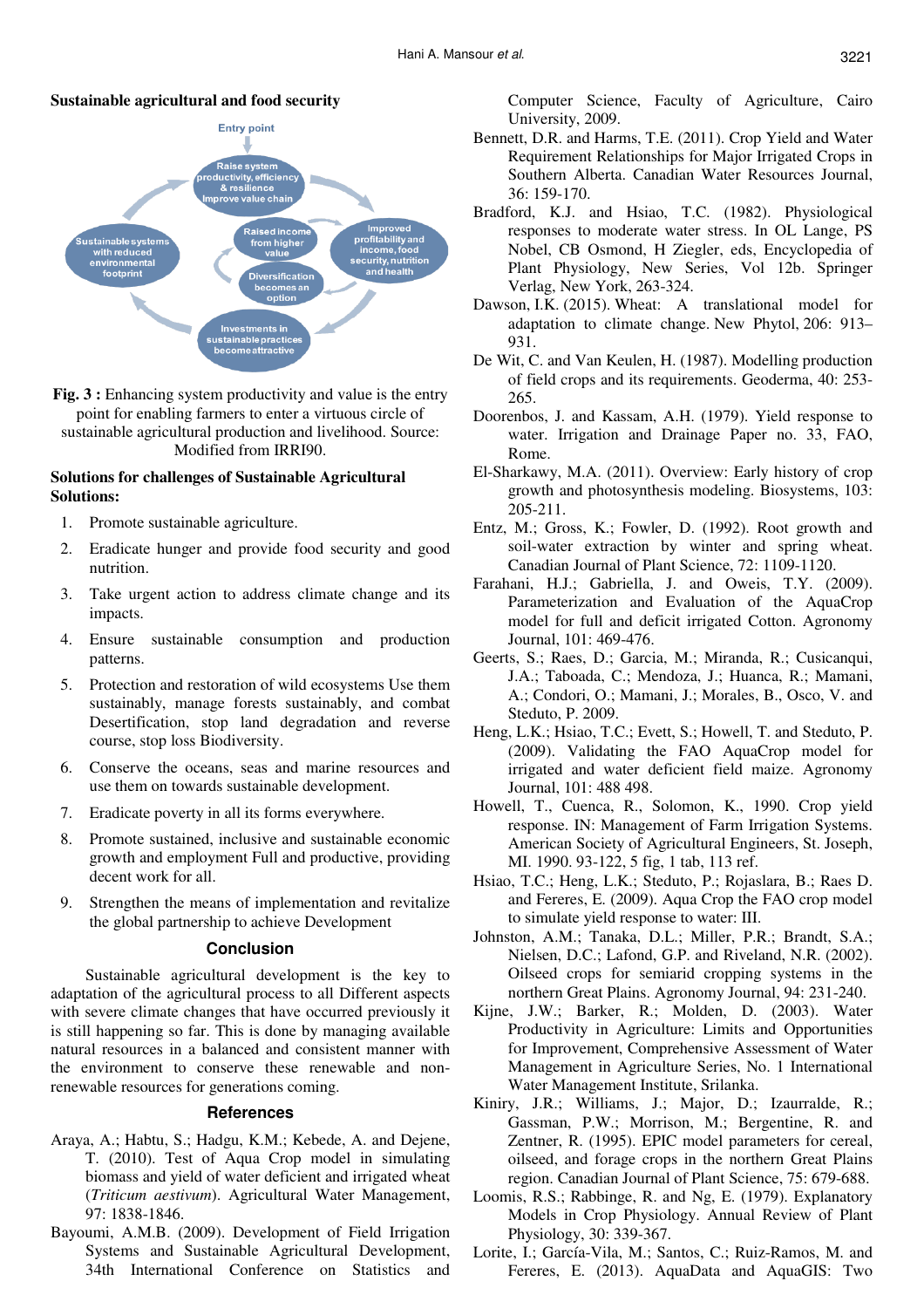computer utilities for temporal and spatial simulations of water limited yield with AquaCrop. Computers and Electronics in Agriculture, 96: 227-237.

- Louise, B.B. and James, B. (1996). America`s garden book, New York, Macmillan USA, P.768.
- Mansour, H.A. (2015). Performance automatic sprinkler irrigation management for production and quality of different Egyptian wheat varieties. International Journal of ChemTech Research. 8(12): 226-237.
- Mansour, H.A. and Abdullah, S.A. (2012). Water and Fertilizers Use Efficiency of Corn Crop Under Closed Circuits of Drip Irrigation System. Journal of Applied Sciences Research, 8(11): 5485-5493.
- Mansour, H.A.; Abdel-Hady, M.; Eldardiry, E.I. and Bralts, V.F. (2015). Performance of automatic control different localized irrigation systems and lateral lengths for Emitters clogging and maize (Zea mays L.) BD-GRowth and yield. International Journal of GEOMATE, 9(2): 1545-1552.
- Mansour, H.A.; Pibars, S.K.; Abd El-Hady, M. and Ebtisam, I.E. (2014). Effect of water management by drip irrigation automation controller system on faba bean production under water deficit. International Journal of Geomate, 7(2): 1047-1053.
- Mansour, H.A.; Sabreen Kh. Pibars, M.S. Gaballah, and Kassem A.S.M. (2016a). Effect of Different Nitrogen Fertilizer Levels, and Wheat Cultivars on Yield and its Components under Sprinkler Irrigation System Management in Sandy Soil, 9(9): 1-9.
- Mansour, H.A.; Abd-Elmaboud, S.K. and Abdel, G.S. (2019a). The impact of sub-surface drip irrigation and different water deficit treatments on the spatial distribution of soil moisture and salinity. Plant Archives . 19: 384-392.
- Mansour, H.A.; Abd-Elmabod, S.K. and Engel, B.A. (2019b). Adaptation of modelling to irrigation system and water management for corn growth and yield. Plant Archives, 19: 644-651.
- Mansour, H.A.; Jiandong, H.; Hongjuan, R.; Kheiry, A.N.O.; Abd-Elmabod, S.K. (2019c). Influence of using automatic irrigation system and organic fertilizer treatments on faba bean water productivity. International Journal of GEOMATE, 17(62): 250-259.
- Mansour, H.A.; Jiandong, H.; Pibars, S.K.; Feng, B.H. and Changmei, L. (2019d). Effect of pipes installation by modified machine for subsurface drip irrigation system on maize crop yield costs. Agricultural Engineering International: CIGR Journal 21(2): 98-107.
- Mansour, H.A. Sabreen Kh, Pibars. (2019e). Effect of some environmental control parameters and retention time on biogas produced from wastes of buffalo feeding. Plant archives, 19: 628-635.
- Mansour, H.A.; M. Abd El-Hady; V.F. Bralts and Engel, B.A. (2016b). Performance Automation Controller of Drip Irrigation System and Saline Water for Wheat Yield and Water Productivity in Egypt. Journal of Irrigation and Drainage Engineering, American Society of Civil engineering(ASCE), J. Irrig. Drain Eng. 05016005http://dx.doi.org/10.1061/(ASCE)IR.1943- 4774.0001042.Online Publication Date: 24 May 2016
- Mansour, H.A.; Abdallah, E.F.; Gaballah, M.S. and Gyuricza, Cs. (2015a). Impact of Bubbler Discharge and Irrigation Water Quantity on 1- Hydraulic

Performance Evaluation and Maize Biomass Yield. Int. J. of GEOMATE, Dec., 9(2): 1538-1544.

- Mansour, H.A.; Pibars, S.K. and Bralts, V.F. (2015b). The hydraulic evaluation of MTI and DIS as a localized irrigation systems and treated aBD-Agricultural wastewater for potato BD-GRowth and water productivity. International Journal of Chem. Tech Research, 8(12): 142-150.
- Mansour, H.A.; Saad, A.; Ibrahim, A.A.A. and El-Hagarey, M.E. (2016d). Management of irrigation system: Quality performance of Egyptian wheat (Book Chapter). Micro Irrigation Management: Technological Advances and Their Applications.
- McKenzie, R.; Bremer, E.; Middleton, A.; Pfiffner, P. and Woods, S. (2011). Optimum seeding date and rate for irrigated cereal and oilseed crops in southern Alberta. Canadian Journal of Plant Science, 91: 293-303.
- Mkhabela, M.S. and Bullock, P.R. (2012). Performance of the FAO AquaCrop model for wheat grain yield and soil moisture simulation in Western Canada. Agricultural Water Management, 110: 16-24.
- Mustafa Abdel-Fattah El-Tamabdaoui (2013). The Role of Water Resources in Achieving Egyptian Food Security, The Egyptian Society of Agricultural Economics in association with the Department of Agricultural Economics and the Faculty Members Club of Al-Azhar University, Symposium on the Future of Water Resources in the Light of Regional and Local Variables, March 13, 2013.
- Nevo, E. and Chen, G. (2010). Drought and salt tolerances in wild relatives for wheat and wheat improvement. Plant Cell Environ., 33: 670–685.
- Raes, D.; Steduto, P.; Hsiao, T.C. and Fereres, E. (2009). Aqua Crop The FAO Crop Model to Simulate Yield Response to Water: II. Main Algorithms and Software Description. Agronomy Journal 101, 438-447.
- Raes, D.; Steduto, P.; Hsiao, T.C. and Fereres, E. (2012). AquaCrop Version 4.0 Reference Manual. FAO Land and Water Division, Rome.
- Raes, D.; Steduto, P.; Hsiao, T.C. and Fereres, E. (2013). Refernce Manual: AquaCrop Plugin Program Version (4.0). FAO, Land and Water Division, Rome, Italy.
- Robertson, S.M.; Jeffrey, S.R.; Unterschultz, J.R. and Boxall, P.C. (2013). Estimating yield response to temperature and identifying critical temperatures for annual crops in the Canadian prairie region. Canadian Journal of Plant Science, 93: 1237-1247.
- Shaaban Abdel-Gayed Abdel-Mumin, and Hamdaoui Hamdan Bakry, An economic study of the effect of optimal use of irrigation water in achieving food security in the Arab Republic of Egypt, the Second International Conference on Natural Resources in the Nile Basin Countries, Institute of African Studies and Research Cairo University, May 11-12, 2009.
- Sheaffer, C. and Moncada, K. (2008). Introduction to Agronomy: Food, Crops, and Environment. Cengage Learning.
- Simulating Yield Response of Quinoa to Water Availability with AquaCrop. Agronomy Journal, 101: 499-508.
- Steduto, P.; Hsiao, T.C.; Raes, D. and Fereres, E. (2009). AquaCrop—The FAO crop model to simulate yield response to water: I. Concepts and underlying principles. Agronomy Journal, 101: 426-437.